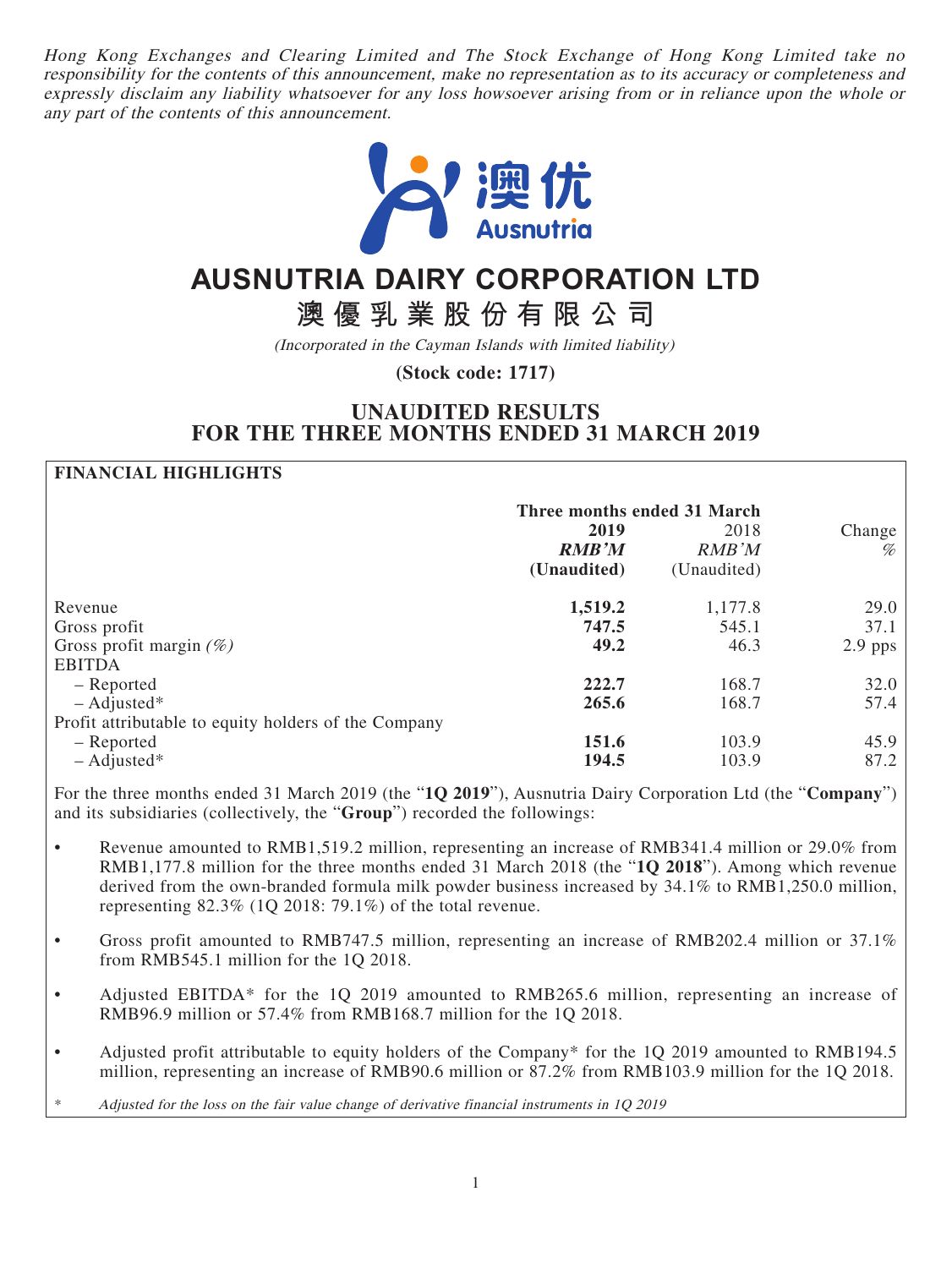The board (the "**Board**") of directors (the "**Directors**") of the Company is pleased to announce the unaudited consolidated results of the Group for the 1Q 2019.

This announcement is issued by the Company pursuant to the Inside Information Provisions under Part XIVA of the Securities and Futures Ordinance (Chapter 571 of the Laws of Hong Kong) and Rule 13.09 of the Rules Governing the Listing of Securities on The Stock Exchange of Hong Kong Limited.

#### **UNAUDITED CONDENSED CONSOLIDATED STATEMENT OF PROFIT OR LOSS**

For the three months ended 31 March 2019

|                                   |                | Three months ended |  |
|-----------------------------------|----------------|--------------------|--|
|                                   | 31 March       |                    |  |
|                                   | 2019           | 2018               |  |
|                                   | <b>RMB'000</b> | <b>RMB'000</b>     |  |
|                                   | (Unaudited)    | (Unaudited)        |  |
| <b>REVENUE</b>                    | 1,519,179      | 1,177,766          |  |
| Cost of sales                     | (771, 657)     | (632, 698)         |  |
| Gross profit                      | 747,522        | 545,068            |  |
| Other income and gains            | 16.038         | 9,568              |  |
| Selling and distribution expenses | (393, 801)     | (327, 355)         |  |
| Administrative expenses           | (124, 100)     | (89, 532)          |  |
| Other expenses                    | (58, 120)      | (3,790)            |  |
| Finance costs                     | (7,503)        | (10,311)           |  |
| Share of profits and losses of:   |                |                    |  |
| Associates                        | 3,068          | 3,245              |  |
| A joint venture                   |                | 2,299              |  |
| Profit before tax                 | 183,104        | 129,192            |  |
| Income tax expense                | (40, 287)      | (19, 129)          |  |
| PROFIT FOR THE PERIOD             | 142,817        | 110,063            |  |
|                                   |                |                    |  |
| Attributable to:                  |                |                    |  |
| Owners of the parent              | 151,561        | 103,929            |  |
| Non-controlling interests         | (8,744)        | 6,134              |  |
|                                   | 142,817        | 110,063            |  |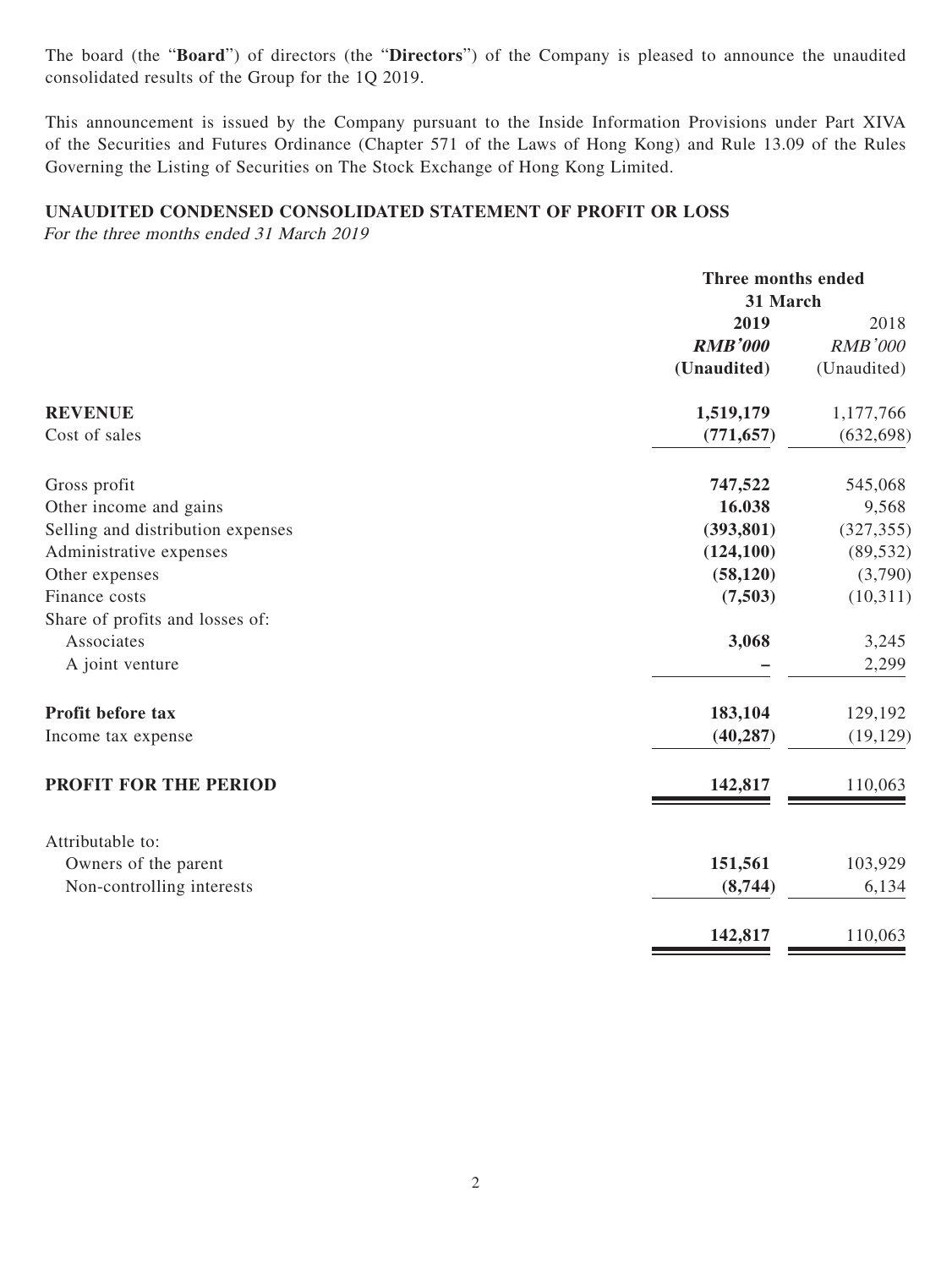#### **MANAGEMENT DISCUSSION AND ANALYSIS**

#### **Revenue**

For the 1Q 2019, the Group recorded revenue of RMB1,519.2 million, representing an increase of RMB341.4 million or 29.0%, from RMB1,177.8 million when compared with the corresponding period in 2018. Among which, the performance of the Group's core business segment, i.e. owned-branded cow (in particular for those high premium products such as *Hyproca Hollary, Allnutria, Extrapure* and *Neolac*) and goat (*Kabrita*) formula milk powder business, continues to grow healthily and positively with revenue increased by 21.1% and 47.2% to RMB566.6 million and RMB683.4 million, respectively.

An analysis of revenue is as follows:

| Three months ended 31 March |                                                           |        |
|-----------------------------|-----------------------------------------------------------|--------|
| 2019                        | 2018                                                      | Change |
| <b>RMB'M</b>                | RMB'M                                                     | $\%$   |
| (Unaudited)                 | (Unaudited)                                               |        |
|                             |                                                           |        |
| 621.1                       | 410.1                                                     | 51.5   |
| 62.3                        | 54.1                                                      | 15.2   |
| 683.4                       | 464.2                                                     | 47.2   |
| 566.6                       | 467.9                                                     | 21.1   |
| 1,250.0                     | 932.1                                                     | 34.1   |
| 18.2                        | 22.7                                                      | (19.8) |
| 251.0                       | 223.0                                                     | 12.6   |
| 1,519.2                     | 1,177.8                                                   | 29.0   |
|                             | Goat milk (in the People's Republic of China (the "PRC")) |        |

#### **Other Expenses**

During the 1Q 2019, the Group recorded an other expense amounting to RMB42.9 million (1Q 2018: Nil) which represented a loss on fair value change of derivative financial instruments arising from the contingent consideration as a result of the Group's acquisition of the remaining 15% equity interest in a subsidiary in May 2018 (the "**FV Loss**"). Further details of the aforementioned acquisition are set out in the announcement and circular of the Company dated 14 February 2018 and 12 April 2018 respectively.